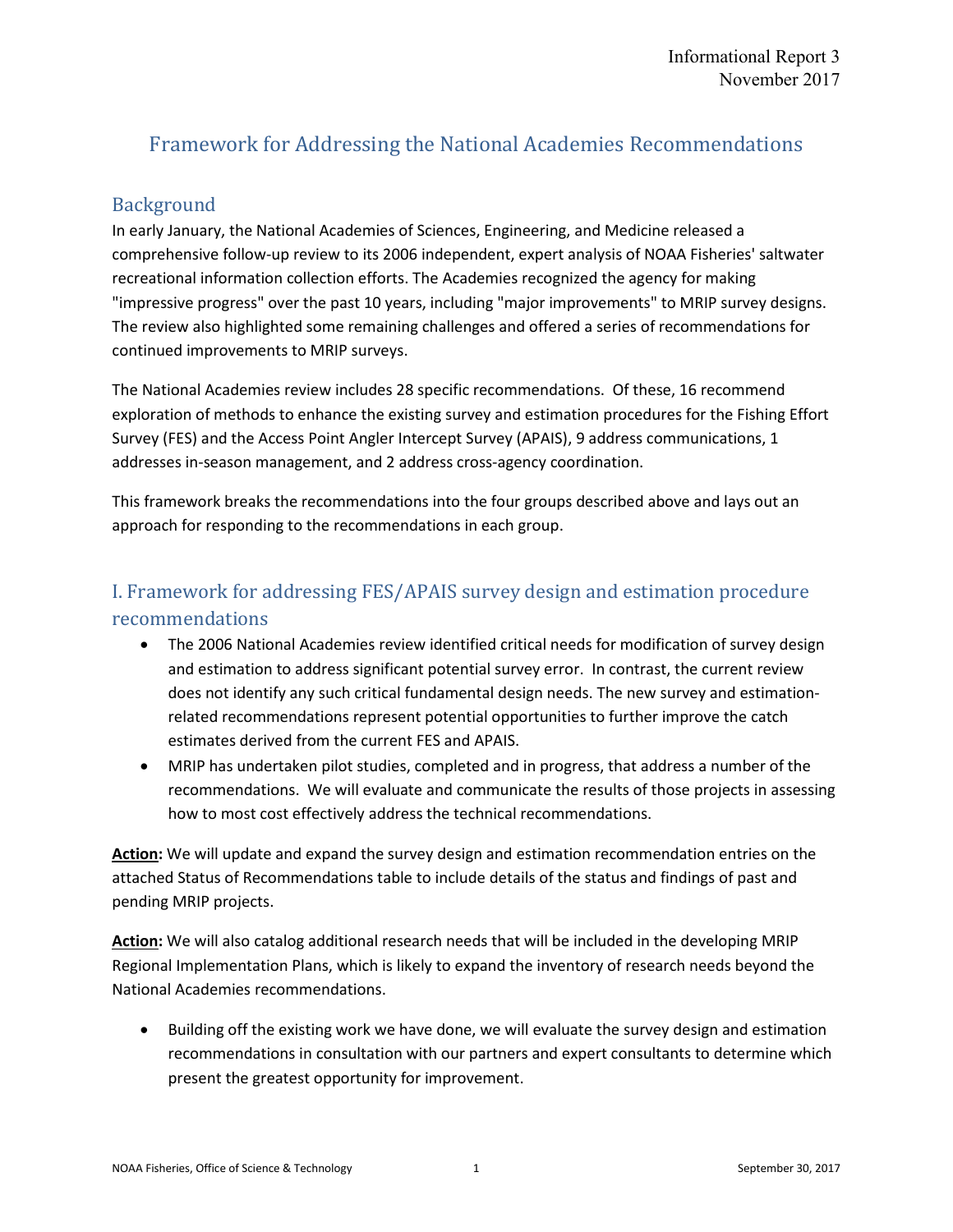**Action:** We will request the ST1 Sampling and Estimation Team, the Regional Implementation Teams, and the MRIP expert consultant team review the National Academies recommendations and to make recommendations to the MRIP Operations Team regarding the priorities and suggested sequencing of research and pilot testing of survey and estimation methods.

**Action:** The Operations Team will review the foregoing recommendations and the research priorities included in the MRIP Regional Implementation Plans, and develop a blueprint of survey and estimation methods research and development priorities for review by the Executive Steering Committee.

 We will plan to undertake projects to address the highest priority recommendations in Annual MRIP Implementation Plans as staff time and resources allow.

**Action:** Implementation of survey design modifications and new methods developed from the National Academies recommendations will be undertaken by following the MRIP Implementation Funding Process and in consideration of the needs and priorities included in MRIP Regional Implementation Plans.

### II. Framework for addressing Communications recommendations

- Among the challenges identified by the review were improving MRIP communications. We are committed to improving our communications, particularly with anglers.
- As with the technical recommendations, most of the components of the communications recommendations are already being addressed by the MRIP Communications and Education Team (CET).

**Action:** We will develop a detailed summary of the status of completed and pending communications actions expanding on the attached Status of Recommendations table, and a timeline for further work that addresses the recommendations.

**Action:** The CET will develop an updated MRIP Strategic Communications Plan in FY 17. The updated plan will be undertaken in consultation with our partners, and will assure that all of the National Academies communications recommendations are addressed consistent with our resources and the priorities determined by the CET and MRIP partners.

- The National Academies review recommended that NOAA Fisheries develop an integrated communications strategy involving state and federal partners to explain and seek support for the management of the nation's fisheries within which the role of MRIP is clearly defined.
	- $\circ$  NOAA Fisheries has a comprehensive national communications strategy that addresses sustainable fisheries management. MRIP will provide input to the NOAA Fisheries strategy, when updated, to emphasize how data collection, specifically recreational fishery catch data, directly supports the management process and helps achieve productive, sustainable fisheries and vibrant coastal economies.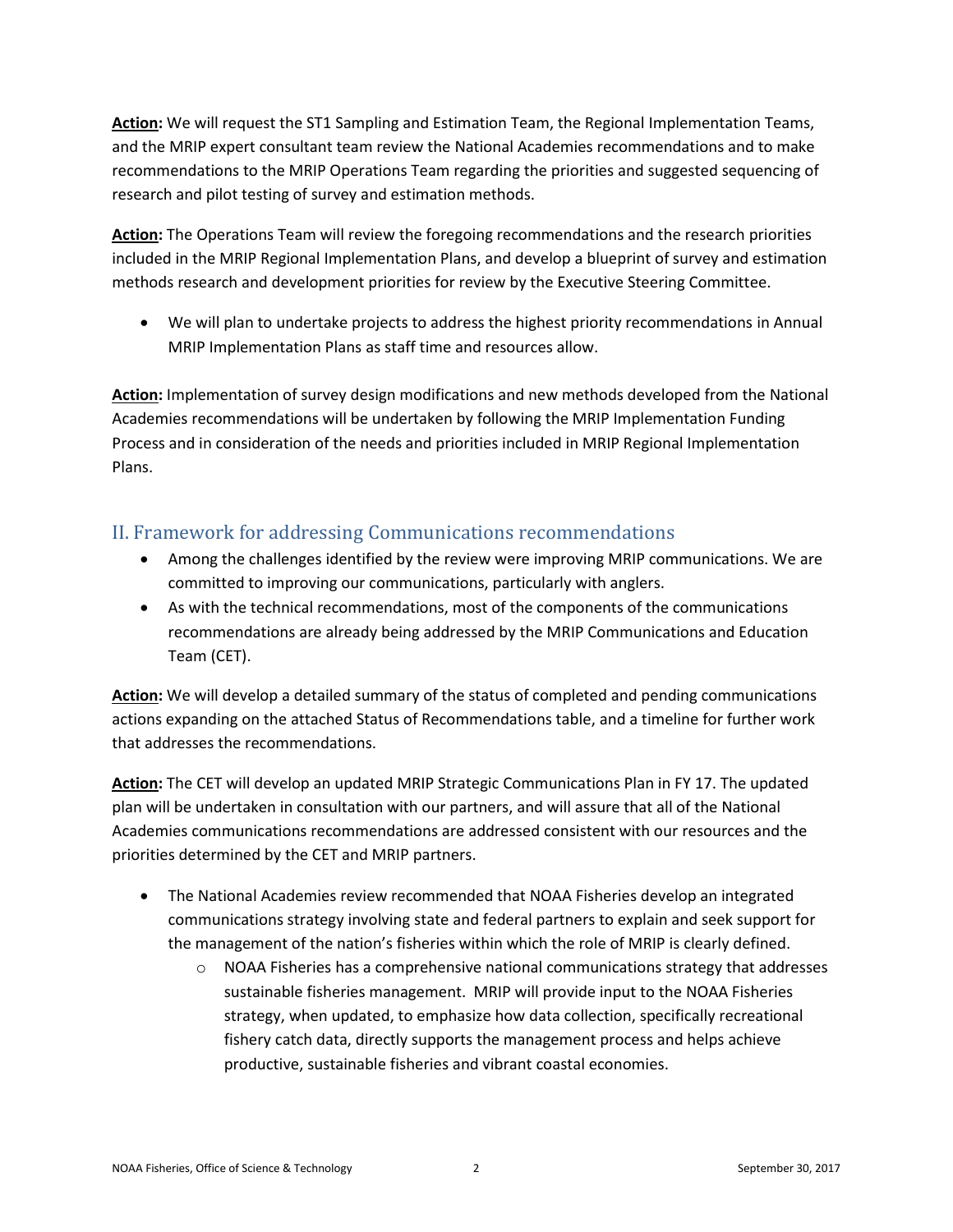#### III. Framework for addressing in-season management recommendation

- The review also recommended that NOAA Fisheries evaluate whether the design of MRIP is compatible with the needs of in-season management of annual catch limits, and, if not, determine an alternative method for in-season management.
	- $\circ$  To address this recommendation, it is first necessary to determine the needs for inseason management actions for recreational fisheries among MRIP's data customers and stakeholders.
	- o MRIP Regional Implementation Teams are currently developing Regional Implementation Plans that we expect will, among other things, identify data timeliness and in-season needs, and the priority of these needs among others the regional teams will also include.
	- $\circ$  MRIP has studied and tested methods to provide more timely and supplemental survey designs that can help to address in-season needs. Decisions on whether and how to further develop and implement such measures are dependent on regional partners' priorities and available resources.

**Action:** We will compile stated in-season data needs from the Regional Implementation Plans, and develop a plan and priorities for addressing those needs, by the end of CY 2017.

### IV. Framework for addressing other recommendations

 Most of the remaining recommendations call for continuation of current MRIP actions, including regional coordination, updating documentation of survey and estimation methods, increased angler outreach, and transition plan execution. MRIP fully intends to continue those actions.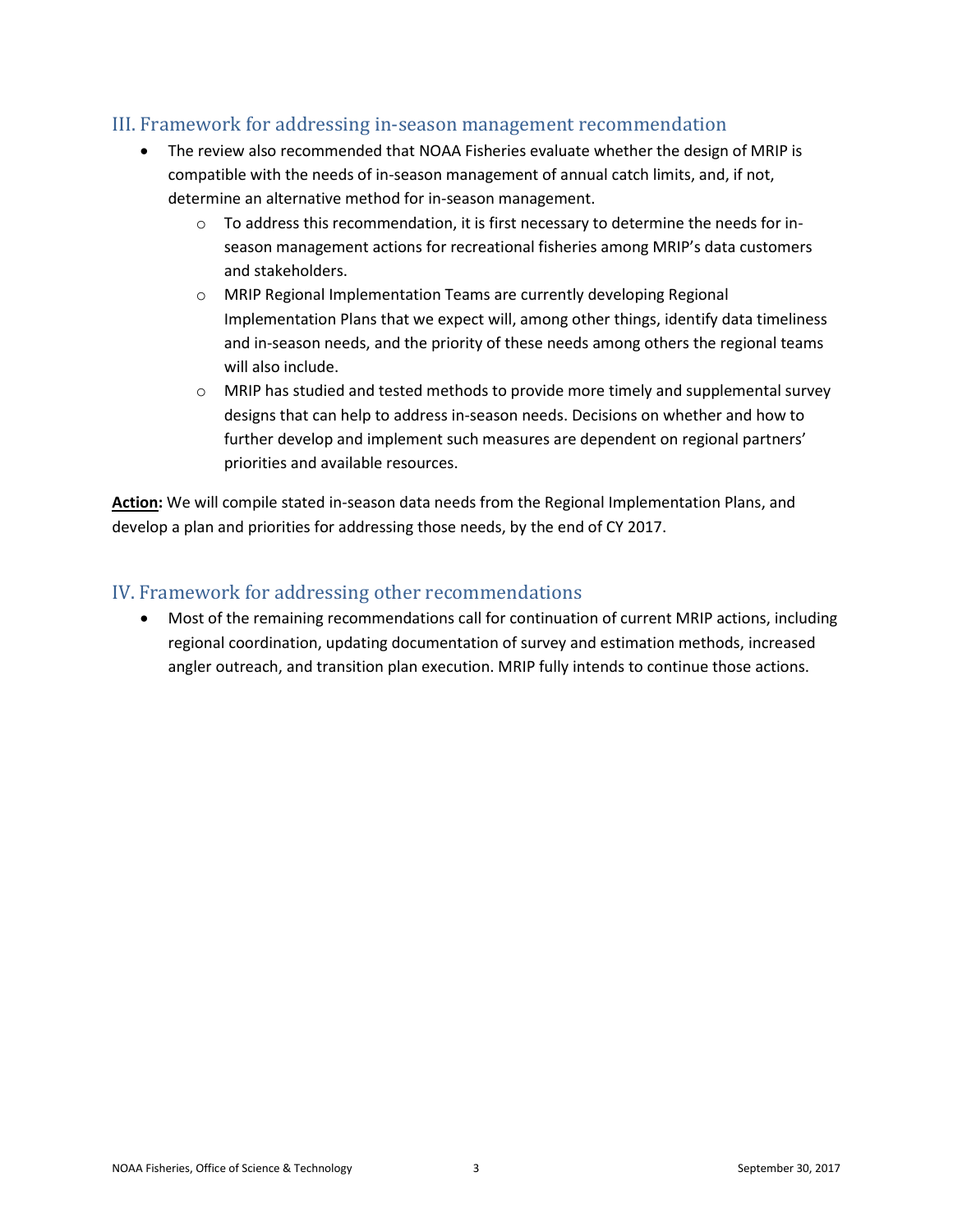## Attachment: Status of Recommendations

| <b>National Academies Recommendation</b>     | <b>Chapter</b> | <b>Status</b> | <b>Talking Point</b>       |
|----------------------------------------------|----------------|---------------|----------------------------|
| 3.1 Recommendation: NOAA Fisheries           | 3. FES         | In.           |                            |
| should continue to evaluate the cognitive    |                | Progress      |                            |
| properties of a two-month recall period to   |                |               |                            |
| confirm or update research on this topic     |                |               |                            |
| conducted in the 1970s.                      |                |               |                            |
| 3.2 Recommendation: NOAA Fisheries           | 3. FES         | <b>Not</b>    | This is a priority and we  |
| should consider evaluating a prospective     |                | Currently     | will continue to evaluate  |
| data collection methodology, such as         |                | <b>Being</b>  | non-sampling errors in all |
| asking people in advance to document         |                | Addressed     | our surveys.               |
| fishing trips planned over the next two      |                |               |                            |
| months, to reduce concerns about angler      |                |               | This particular            |
| recall.                                      |                |               | recommendation would       |
|                                              |                |               | be high cost for the FES.  |
|                                              |                |               |                            |
|                                              |                |               | We have done pilot         |
|                                              |                |               | studies in the past.       |
|                                              |                |               |                            |
|                                              |                |               | Currently done, to some    |
|                                              |                |               | extent, in our for-hire    |
|                                              |                |               | survey; captains receive   |
|                                              |                |               | mailing before the call.   |
| 3.3 Recommendation: NOAA Fisheries           | 3. FES         | Pilot         | Pilot studies have been    |
| should consider conducting targeted          |                |               | conducted in the past      |
| annual nonresponse studies as a standard     |                |               | and this is an ongoing     |
| component of MRIP. The purpose of these      |                |               | issue under evaluation.    |
| studies would be to continually monitor      |                |               |                            |
| correlates of nonresponse and                |                |               |                            |
| nonresponse bias in an effort to control its |                |               |                            |
| damaging effects on data quality.            |                |               |                            |
| 3.4 Recommendation: As recommended in        | 3. FES         | Pilot         | Pilot studies have been    |
| the 2006 report, NOAA Fisheries is           |                |               | conducted in the past      |
| encouraged to continue research on           |                |               | and this is an ongoing     |
| survey panels, where a portion of the        |                |               | issue under evaluation.    |
| sampled households is retained for one or    |                |               |                            |
| more interviews, for the Fishing Effort      |                |               | We have an opportunity     |
| Survey alone or for an effort-catch          |                |               | to further evaluate this   |
| combined study. The purpose of the           |                |               | issue using results from   |
| survey panel would be to assess trends       |                |               | the FES pilot study.       |
| and any anomalies in those trends, to        |                |               |                            |
| assess any improvements in data              |                |               |                            |
| collection efficiency through increased      |                |               |                            |
| participation, and possibly to lower         |                |               |                            |
| measurement error associated with, for       |                |               |                            |
| example, trip recall with a more             |                |               |                            |
| engaged sample of anglers.                   |                |               |                            |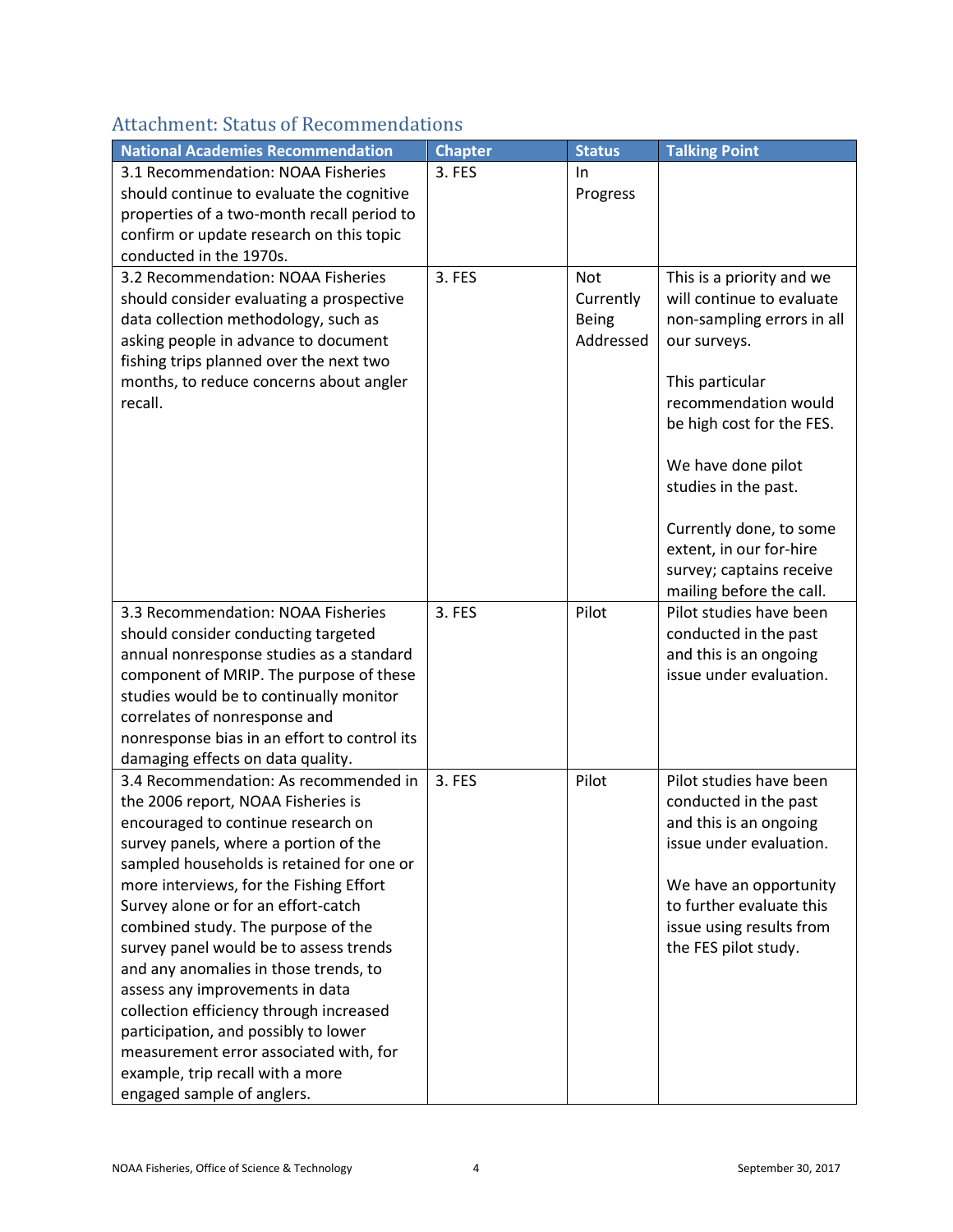| <b>National Academies Recommendation</b>    | <b>Chapter</b> | <b>Status</b> | <b>Talking Point</b>         |
|---------------------------------------------|----------------|---------------|------------------------------|
| 3.5 Recommendation: NOAA Fisheries          | 3. FES         | <b>Not</b>    | We have looked into          |
| should evaluate the benefits of             |                | Currently     | benefits of collaborating    |
| collaboration with another federal survey   |                | <b>Being</b>  | with other surveys (such     |
| (e.g., the American Time Use Survey) to     |                | Addressed     | as Fish and Wildlife).       |
| include items related to fishing effort.    |                |               |                              |
| These external estimates could provide      |                |               | This is not a priority given |
| corroboration of the fishing effort         |                |               | current funding and          |
| estimates and possibly provide useful       |                |               | staffing.                    |
| variables for an enhanced Fishing Effort    |                |               |                              |
| Survey weight calibration model to          |                |               | We will document our         |
| address sampling and non-sampling           |                |               | efforts on this front.       |
| biases.                                     |                |               |                              |
| 3.6 Recommendation: As recommended in       | 3. FES         | In            | Evaluation is ongoing.       |
| the 2006 report, electronic data collection |                | Progress      |                              |
| should be evaluated further as an option    |                |               | <b>Electronic Reporting</b>  |
| for the Fishing Effort Survey, including    |                |               | position statement.          |
| smartphone apps, electronic diaries for     |                |               | Research indicates that      |
| prospective data collection and a web       |                |               | potential for this issue is  |
| option for all or just panel members.       |                |               | growing, but still limited.  |
|                                             |                |               |                              |
|                                             |                |               | To ensure the best           |
|                                             |                |               | estimates, we need to        |
|                                             |                |               | focus on proven              |
|                                             |                |               | methods.                     |
|                                             |                |               |                              |
|                                             |                |               | We will document our         |
|                                             |                |               | efforts on this front, and   |
|                                             |                |               | support continued            |
|                                             |                |               | research and                 |
|                                             |                |               | development in this area     |
|                                             |                |               | as resources allow.          |
| 3.7 Recommendation: Current or              | 3. FES         | In            |                              |
| augmented variables on the address-         |                | Progress      |                              |
| based sampling frame should be evaluated    |                |               |                              |
| to improve the efficiency of the Fishing    |                |               |                              |
| Effort Survey weighting methodology.        |                |               |                              |
| 3.8 Recommendation: Other variance          | 3. FES         | <b>Not</b>    | This recommendation is       |
| estimation methods should be evaluated      |                | Currently     | under review. It is a        |
| for fishing effort estimates to account for |                | <b>Being</b>  | medium to low priority       |
| weight adjustments, especially those        |                | Addressed     | given current funding and    |
| associated with nonresponse. These          |                |               | staffing.                    |
| include replication methods and the so-     |                |               |                              |
| called reverse approach.                    |                |               |                              |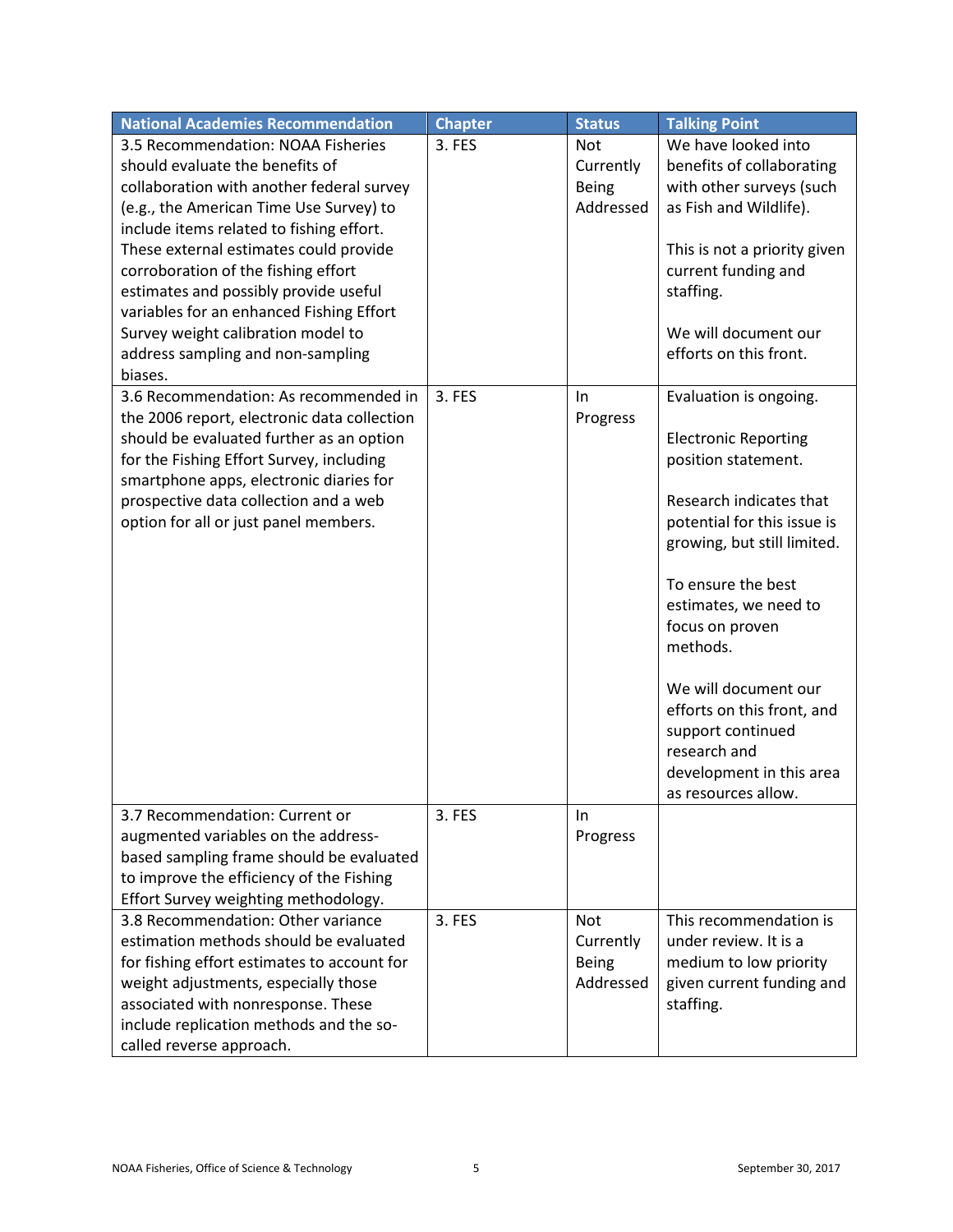| <b>National Academies Recommendation</b>      | <b>Chapter</b> | <b>Status</b> | <b>Talking Point</b>      |
|-----------------------------------------------|----------------|---------------|---------------------------|
| 4.1 Recommendation: The                       | 4. APAIS       | In.           |                           |
| appropriateness of probability                |                | Progress      |                           |
| proportional-to-size sampling should be       |                |               |                           |
| evaluated and alternative sampling            |                |               |                           |
| designs should be considered if needed.       |                |               |                           |
| For example, with a stratified design         |                |               |                           |
| (based on the site pressure as a              |                |               |                           |
| stratification variable), one may avoid very  |                |               |                           |
| small selection probabilities, which in turn, |                |               |                           |
| may lead more stable estimates.               |                |               |                           |
| Otherwise, methods dealing with               |                |               |                           |
| influential values should be considered.      |                |               |                           |
| These methods include weight smoothing        |                |               |                           |
| (Beaumont, 2008) and weight trimming          |                |               |                           |
| procedures (Potter, 1990).                    |                |               |                           |
| 4.2 Recommendation: For data users            | 4. APAIS       | Not           | Need to fix large domain  |
| requiring domain estimates at a fine level,   |                | Currently     | issues first.             |
| design-based estimators tend to exhibit       |                | <b>Being</b>  |                           |
| very large variances. To address this, small  |                | Addressed     |                           |
| area estimation procedures should be          |                |               |                           |
| investigated for obtaining estimates for      |                |               |                           |
| small domains.                                |                |               |                           |
| 4.3 Recommendation: NOAA Fisheries            | 4. APAIS       | Pilot         | Pilot studies are         |
| should conduct pilot studies to determine     |                |               | underway. It is a medium  |
| the optimal method for collecting accurate    |                |               | to low priority given     |
| information on total catch differences        |                |               | current funding and       |
| between public and private access points.     |                |               | staffing.                 |
| For example, NOAA Fisheries could add a       |                |               |                           |
| question to the Fishing Effort Survey         |                |               |                           |
| questionnaire to ask whether the anglers      |                |               |                           |
| have used a private site or a public-access   |                |               |                           |
| site. Geographic maps used to identify        |                |               |                           |
| public access points within the state (see    |                |               |                           |
| Chapter 3) could help distinguish public      |                |               |                           |
| from private sites.                           |                |               |                           |
| 4.4 Recommendation: Interviewers              | 4. APAIS       | <b>Not</b>    | This recommendation is    |
| administering the Access Point Angler         |                | Currently     | under review. It is a     |
| Intercept Survey should attempt to collect    |                | <b>Being</b>  | medium to low priority    |
| some paradata, to help in reducing the        |                | Addressed     | given current funding and |
| potential bias due to missing interview       |                |               | staffing.                 |
| data.                                         |                |               |                           |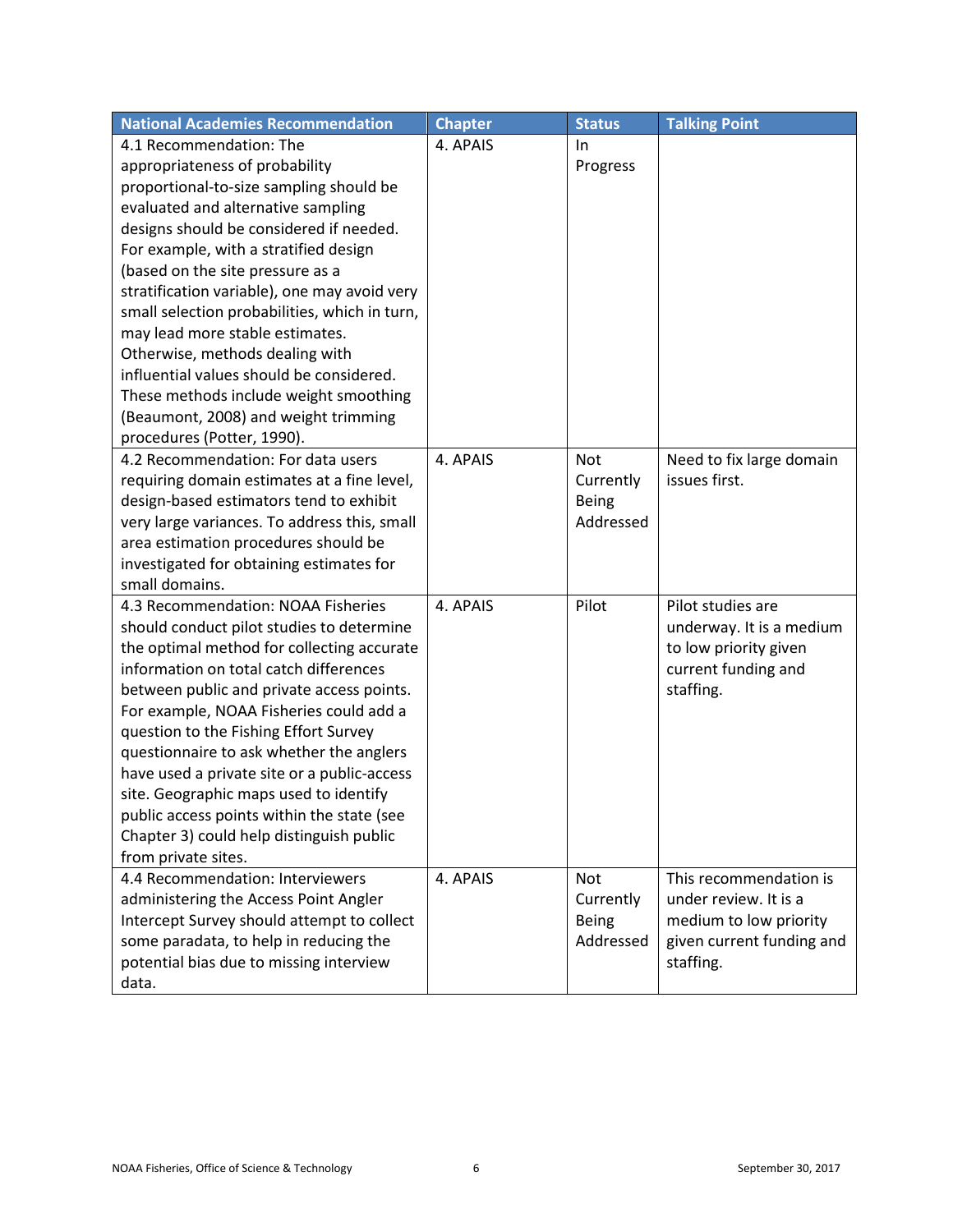| <b>National Academies Recommendation</b>    | <b>Chapter</b> | <b>Status</b> | <b>Talking Point</b>      |
|---------------------------------------------|----------------|---------------|---------------------------|
| 4.5 Recommendation: There is a growing      | 4. APAIS       | In.           | Have supported various    |
| interest from anglers to report their       |                | Progress      | studies.                  |
| catches electronically (use of tablets and  |                |               |                           |
| smart phones). NOAA Fisheries should        |                |               | Was covered under i-      |
| conduct a study for comparing anglers       |                |               | Angler project (reports   |
| reporting catch using an app with anglers   |                |               | pending).                 |
| reporting catch through a traditional       |                |               |                           |
| interview.                                  |                |               |                           |
| 4.6 Recommendation: MRIP should             | 4. APAIS       | In.           | Have done studies in the  |
| develop and incorporate validation          |                | Progress      | past.                     |
| programs for the estimation of the          |                |               |                           |
| numbers of fish discarded at sea by         |                |               | Summer workshop           |
| recreational anglers. These efforts should  |                |               | underway.                 |
| integrate with other NOAA Fisheries         |                |               |                           |
| initiatives concerning estimation of        |                |               |                           |
| discard mortality.                          |                |               |                           |
| 4.7 Recommendation: MRIP should             | 4. APAIS       | In            | Nearly complete.          |
| expand this program to cover the majority   |                | Progress      |                           |
| of the large charter and for-hire fleets,   |                |               |                           |
| through outreach training in electronic     |                |               |                           |
| logbook use, and implementation of          |                |               |                           |
| software to run of standard tablets or      |                |               |                           |
| smart phones.                               |                |               |                           |
| 4.8 Recommendation: MRIP should invest      | 4. APAIS       | In.           |                           |
| some time and effort in providing and       |                | Progress      |                           |
| organizing up-to-date documentation,        |                |               |                           |
| describing in detail each step of both the  |                |               |                           |
| Fishing Effort Survey and Access Point      |                |               |                           |
| Angler Intercept Survey methodologies       |                |               |                           |
| and any changes that are made to them.      |                |               |                           |
| 5.1 Recommendation: MRIP should             | 5. Science     | $\ln$         | Examples include for-hire |
| develop a strategy to better articulate the | Framework      | Progress      | Road Map and Electronic   |
| complexities, costs, and timelines needed   |                |               | <b>Reporting Policy</b>   |
| for implementation of new and emerging      |                |               | Directive.                |
| technologies in recreational fisheries data |                |               |                           |
| collection and monitoring. This             |                |               | Another example was       |
| communication strategy should focus not     |                |               | volunteer data workshop   |
| only on regional partners but also address  |                |               | organized by Jason        |
| questions and concerns expressed by         |                |               | Didden.                   |
| private anglers and for hire operators. It  |                |               |                           |
| should involve both the MRIP                |                |               | Also addressed in         |
| communications team and the NOAA            |                |               | updated Communications    |
| Fisheries Office of Communications.         |                |               | Strategy.                 |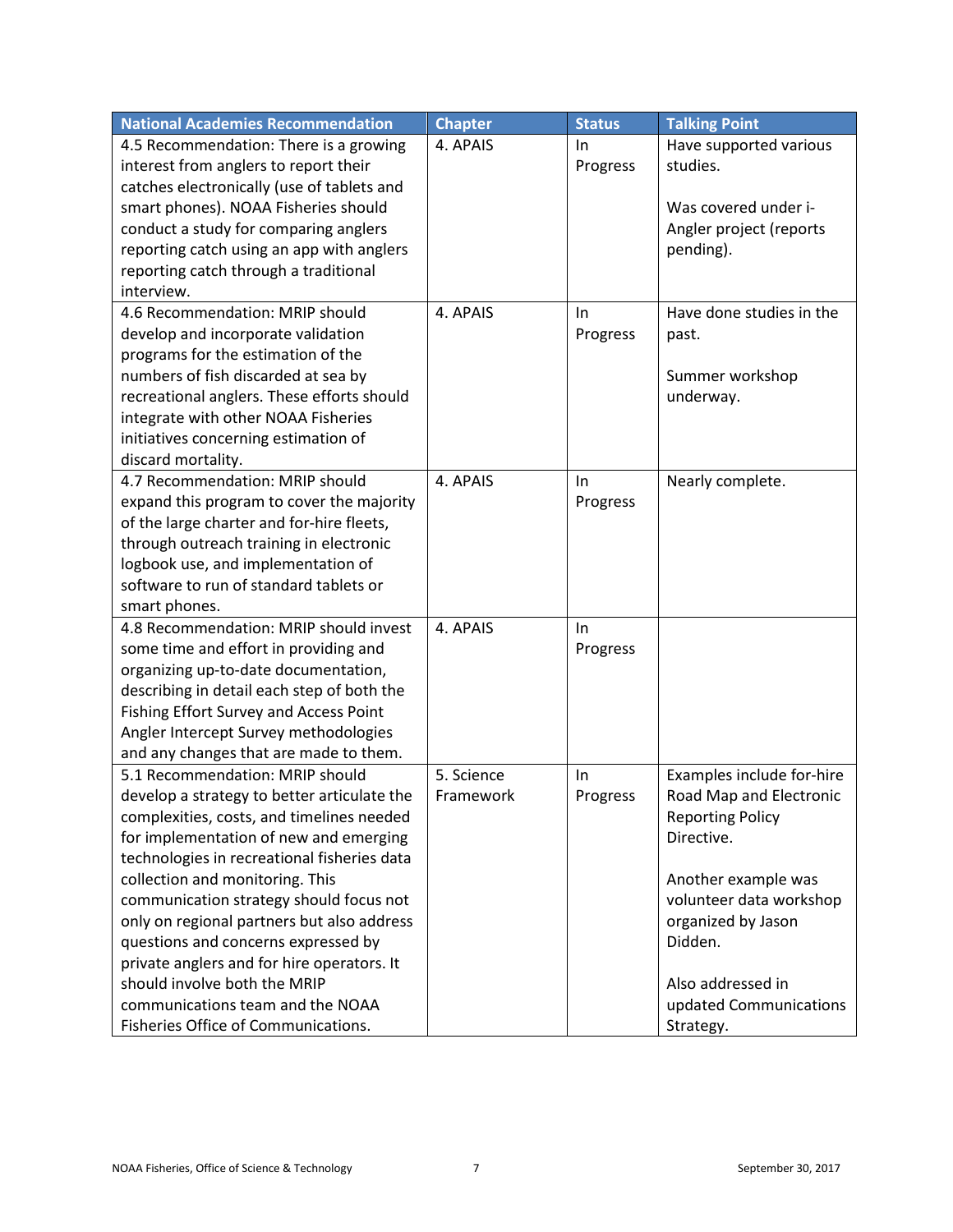| <b>National Academies Recommendation</b>       | <b>Chapter</b>  | <b>Status</b> | <b>Talking Point</b>       |
|------------------------------------------------|-----------------|---------------|----------------------------|
| 6.1 Recommendation: Evaluate whether           | 6. Coordination | <b>Not</b>    | This is a complex          |
| the design of MRIP for the purposes of         |                 | Currently     | recommendation,            |
| stock assessment and the determination         |                 | <b>Being</b>  | beginning with the need    |
| of stock management reference points is        |                 | Addressed     | to develop a common        |
| compatible with the needs of in season         |                 |               | definition of "in-season   |
| management of annual catch limits. If          |                 |               | management."               |
| these needs are incompatible, the              |                 |               |                            |
| evaluation should determine an                 |                 |               | MRIP will participate in   |
| alternative method for in-season               |                 |               | the broader, agency-led    |
| management.                                    |                 |               | discussion about meeting   |
|                                                |                 |               | management needs           |
| 6.2 Recommendation: MRIP should                | 6. Coordination |               | ACCSP took on APAIS in     |
| continue and expand the investments            |                 | Ongoing       | 2015.                      |
| made in coordination, financial, logistical    |                 |               |                            |
| and technical support with regional            |                 |               | <b>Gulf and West coast</b> |
| <b>Interstate Marine Fisheries Commissions</b> |                 |               | states working on          |
| and state partners.                            |                 |               | surveys.                   |
| 6.3 Recommendation: MRIP should                | 6. Coordination | In            | Ongoing conversation.      |
| continue to support effective                  |                 | Progress      |                            |
| communication and coordination with            |                 |               |                            |
| Pacific coast states. Coordination should      |                 |               |                            |
| be focused not only on continuing the          |                 |               |                            |
| logistical and technical support needed for    |                 |               |                            |
| survey improvements and subsequent             |                 |               |                            |
| MRIP certification but also to better          |                 |               |                            |
| articulate the benefits of a flexible          |                 |               |                            |
| regional approach to data collection, and      |                 |               |                            |
| interstate survey coordination for broad-      |                 |               |                            |
| scale stock assessment and fisheries           |                 |               |                            |
| management.                                    |                 |               |                            |
| 6.4 Recommendation: MRIP should                | 6. Coordination | In            | Ongoing and consistent     |
| increase efforts to clearly articulate to      |                 | Progress      | with strategic plan.       |
| regional and state partners, as well as        |                 |               |                            |
| anglers and other user groups, the             |                 |               |                            |
| meaning, significance, and importance of       |                 |               |                            |
| the current approach used to implement         |                 |               |                            |
| its national perspective on recreational       |                 |               |                            |
| fishing surveys. MRIP should also be clear     |                 |               |                            |
| that this national approach incorporates       |                 |               |                            |
| the appropriate amount of                      |                 |               |                            |
| flexibility required to meet unique            |                 |               |                            |
| regional and state needs. The benefits of a    |                 |               |                            |
| cohesive, integrated, and statistically        |                 |               |                            |
| robust recreational fisheries survey           |                 |               |                            |
| framework to stock assessments and             |                 |               |                            |
| regional fisheries management should be        |                 |               |                            |
| made clear.                                    |                 |               |                            |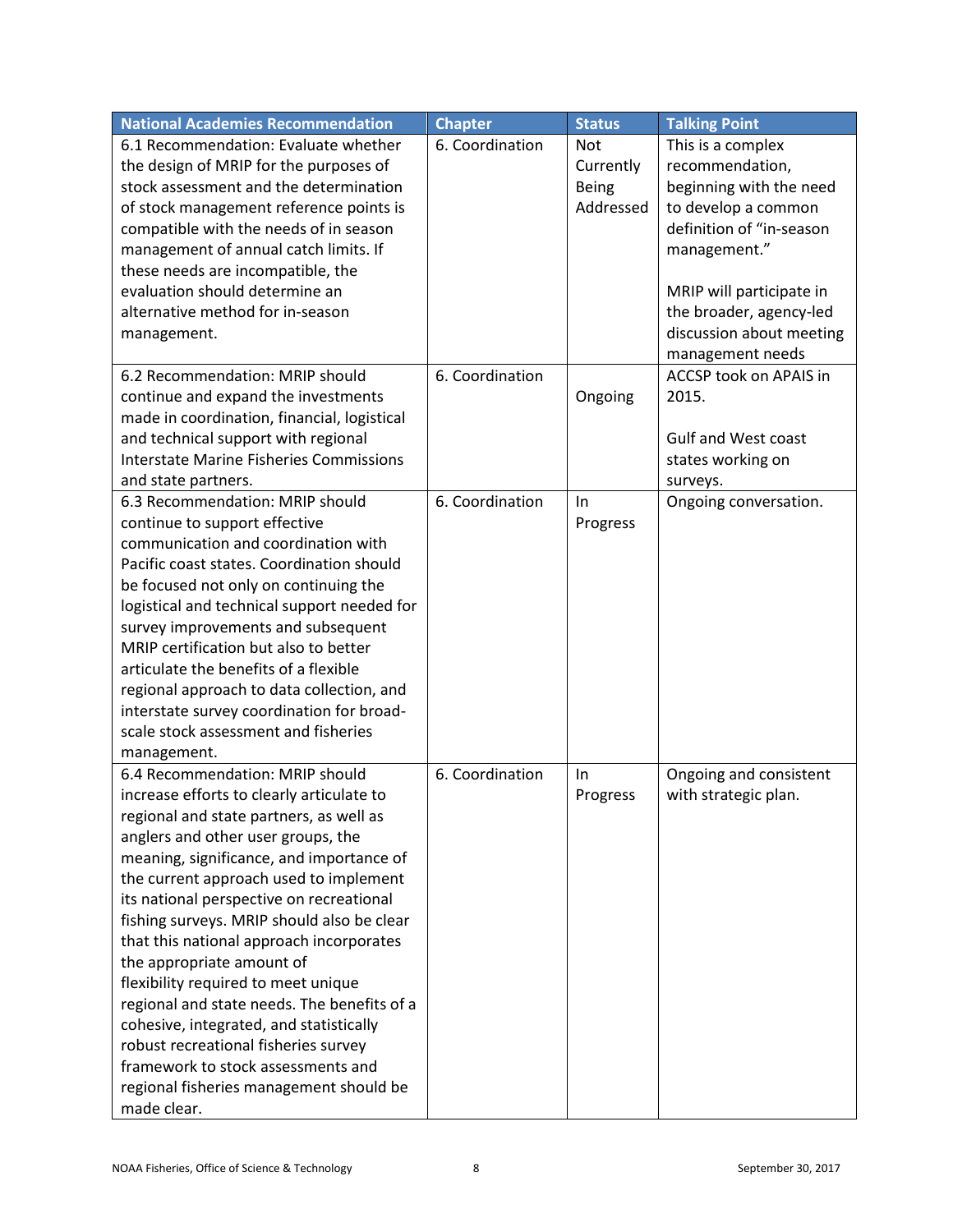| <b>National Academies Recommendation</b>    | <b>Chapter</b> | <b>Status</b> | <b>Talking Point</b>     |
|---------------------------------------------|----------------|---------------|--------------------------|
| 7.1 Recommendation: NOAA Fisheries          | 7.             | In            | Under discussion with    |
| should develop and lead an integrated       | Communication  | Progress      | <b>NOAA Fisheries</b>    |
| communications strategy involving state     |                |               | Communications.          |
| and federal partners to explain and seek    |                |               |                          |
| support for the management of the           |                |               | We will be participants  |
| nation's fisheries within which the role of |                |               | and cooperative with the |
| MRIP is clearly defined. The MRIP           |                |               | process.                 |
| communication plan should be an             |                |               |                          |
| element-albeit for species in which         |                |               |                          |
| removals are dominated by recreational      |                |               |                          |
| fisheries, an essential component-of        |                |               |                          |
| such a broader, integrated overall          |                |               |                          |
| communication plan.                         |                |               |                          |
| 7.2 Recommendation: MRIP should             | 7.             | In            | Completed needs          |
| further develop its communications plan,    | Communication  | Progress      | assessment.              |
| include a specific needs analysis and       |                |               |                          |
| develop a specific and detailed             |                |               | Interactive two-way      |
| implementation plan. Greater emphasis       |                |               | communication ongoing.   |
| should be placed on interactive (two-way)   |                |               |                          |
| communication, which may involve            |                |               |                          |
| spending time in the field with anglers,    |                |               |                          |
| than is currently in the plan.              |                |               |                          |
| 7.3 Recommendation: The success of          | 7.             | In            | Completed with initial   |
| MRIP depends to a large degree on clear,    | Communication  | Progress      | expansion of CET;        |
| accurate, and timely communications; and    |                |               | broadening membership.   |
| on engaging all the various stakeholder     |                |               |                          |
| groups, including anglers. Therefore,       |                |               |                          |
| whether as permanent full-time              |                |               |                          |
| equivalents or as consultants, MRIP should  |                |               |                          |
| consider expanding its communications       |                |               |                          |
| team to support the required needs          |                |               |                          |
| analysis and implementation plans           |                |               |                          |
| identified by the committee. One way of     |                |               |                          |
| achieving this expansion would be to        |                |               |                          |
| partner with national and regional          |                |               |                          |
| organizations, such as the Sea Grant        |                |               |                          |
| colleges, who already have                  |                |               |                          |
| communications capacity and expertise,      |                |               |                          |
| and who would be able to identify opinion   |                |               |                          |
| leaders and constituencies.                 |                |               |                          |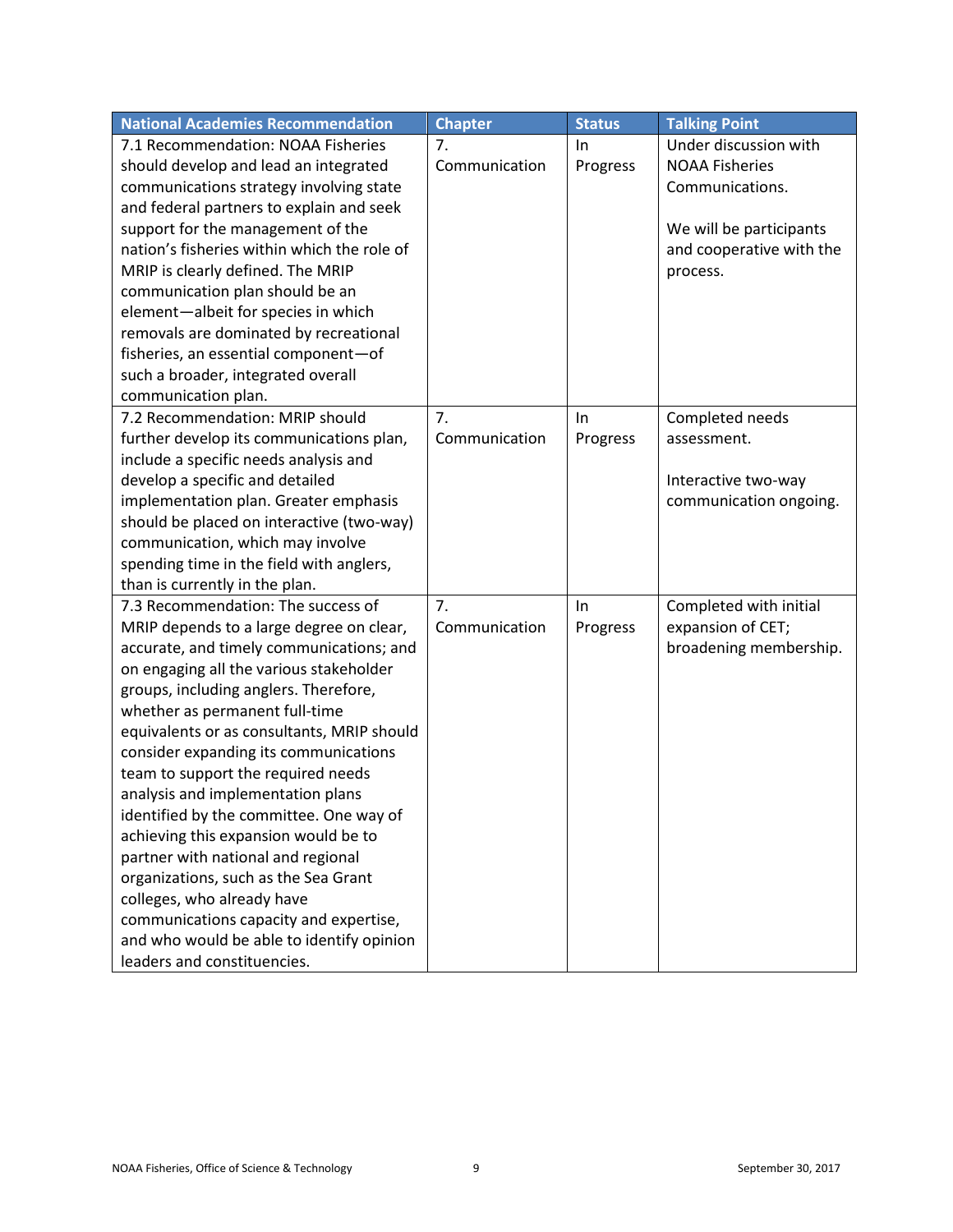| <b>National Academies Recommendation</b>     | <b>Chapter</b> | <b>Status</b> | <b>Talking Point</b>      |
|----------------------------------------------|----------------|---------------|---------------------------|
| 7.4 Recommendation: NOAA Fisheries           | 7.             | In.           | Ongoing effort (e.g.,     |
| should develop a system for indexing and     | Communication  | Progress      | InPort).                  |
| cross-referencing documentation of           |                |               |                           |
| survey methods and statistical analysis.     |                |               | Specifically index.       |
| Because of the evolving nature of the        |                |               |                           |
| program that includes many different         |                |               |                           |
| elements, maintaining the organization of    |                |               |                           |
| the technical documents is a challenge.      |                |               |                           |
| NOAA Fisheries should increase its efforts   |                |               |                           |
| to ensure the documentation includes key     |                |               |                           |
| pieces of information. For example, NOAA     |                |               |                           |
| Fisheries should ensure that the statistical |                |               |                           |
| basis for the stratified and total estimates |                |               |                           |
| of total effort, catch per unit effort, and  |                |               |                           |
| their variances for all fisheries and areas  |                |               |                           |
| are readily available and consistent among   |                |               |                           |
| current documents.                           |                |               |                           |
| 7.5 Recommendation: MRIP should take a       | 7.             | In            | Ongoing effort.           |
| more active role in communicating with       | Communication  | Progress      |                           |
| anglers, whether through its partners or     |                |               |                           |
| through its own efforts. The committee       |                |               |                           |
| recognizes that MRIP defers to the states    |                |               |                           |
| and regions in communications with           |                |               |                           |
| anglers. Further, the committee              |                |               |                           |
| recognizes that an approach coordinated      |                |               |                           |
| with the states may be most successful in    |                |               |                           |
| building trust and aligning the              |                |               |                           |
| understanding of these stakeholders with     |                |               |                           |
| the reality of how MRIP is deployed.         |                |               |                           |
| However, MRIP should play a leading role     |                |               |                           |
| in providing the vision and                  |                |               |                           |
| implementation strategies that partners      |                |               |                           |
| can follow.                                  |                |               |                           |
| 7.6 Recommendation: MRIP should allow        | 7.             | In.           | Recommend deferring to    |
| the for-hire captains a method to review     | Communication  | Progress      | regional partners as part |
| their own data submittals to provide         |                |               | of electronic logbook     |
| further quality assurance of these data.     |                |               | implementation.           |
| The committee recognizes that MRIP must      |                |               |                           |
| follow federal regulations to maintain data  |                |               |                           |
| privacy and anonymity. The committee         |                |               |                           |
| also recognizes that this additional step    |                |               |                           |
| for data submittal would assuage concerns    |                |               |                           |
| for an important fishing sector about the    |                |               |                           |
| quality and accuracy of their own data       |                |               |                           |
| that were expressed to the panel.            |                |               |                           |